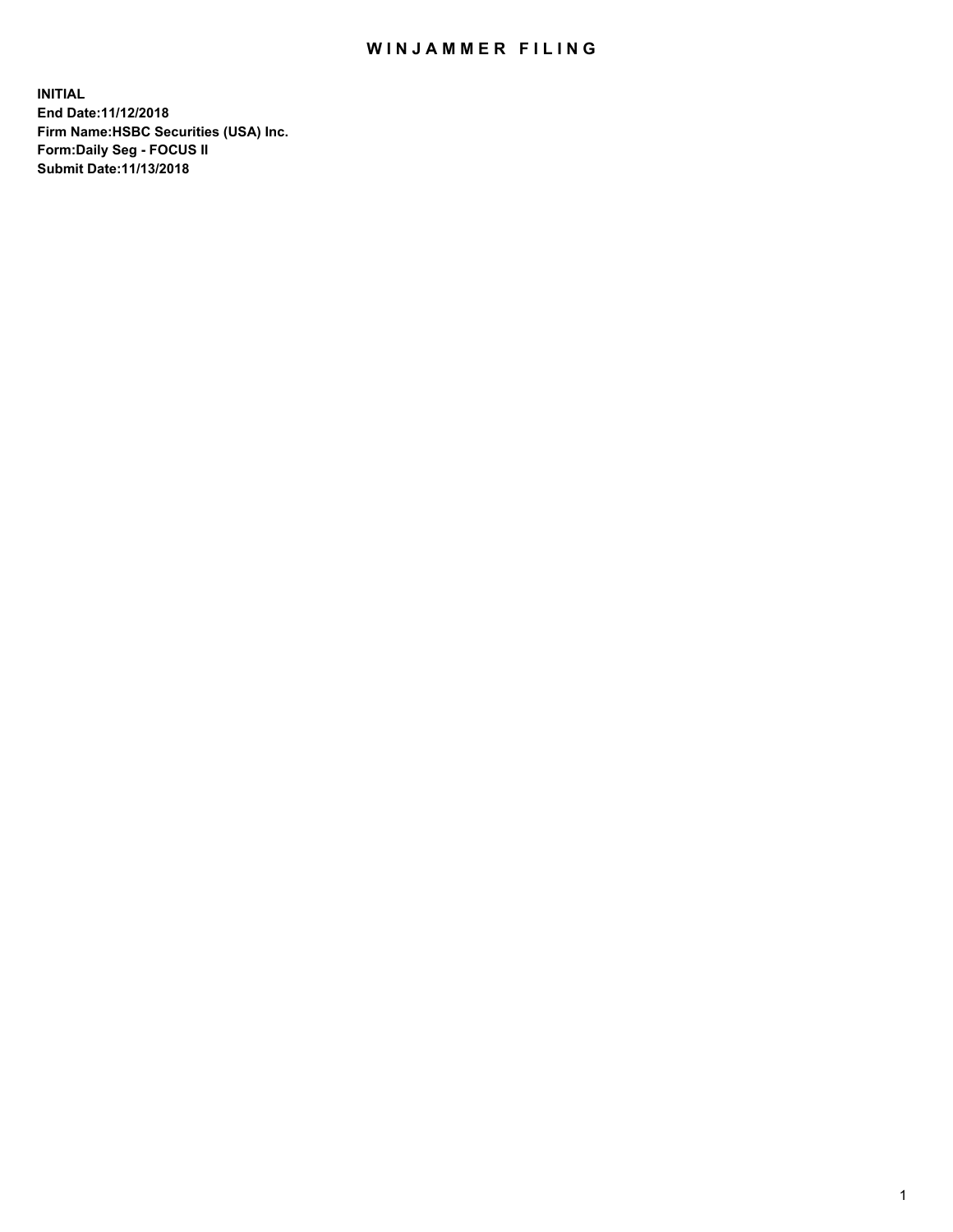**INITIAL End Date:11/12/2018 Firm Name:HSBC Securities (USA) Inc. Form:Daily Seg - FOCUS II Submit Date:11/13/2018 Daily Segregation - Cover Page**

| Name of Company                                                                                                                                                                                                                                                                                                                | <b>HSBC Securities (USA) Inc.</b>                                          |
|--------------------------------------------------------------------------------------------------------------------------------------------------------------------------------------------------------------------------------------------------------------------------------------------------------------------------------|----------------------------------------------------------------------------|
| <b>Contact Name</b>                                                                                                                                                                                                                                                                                                            | <b>Michael Vacca</b>                                                       |
| <b>Contact Phone Number</b>                                                                                                                                                                                                                                                                                                    | 212-525-7951                                                               |
| <b>Contact Email Address</b>                                                                                                                                                                                                                                                                                                   | Michael.Vacca@us.hsbc.com                                                  |
| FCM's Customer Segregated Funds Residual Interest Target (choose one):<br>a. Minimum dollar amount: ; or<br>b. Minimum percentage of customer segregated funds required:% ; or<br>c. Dollar amount range between: and; or<br>d. Percentage range of customer segregated funds required between:% and%.                         | 109,000,000<br>$\overline{\mathbf{0}}$<br>0 <sub>0</sub><br>0 <sub>0</sub> |
| FCM's Customer Secured Amount Funds Residual Interest Target (choose one):<br>a. Minimum dollar amount: ; or<br>b. Minimum percentage of customer secured funds required:% ; or<br>c. Dollar amount range between: and; or<br>d. Percentage range of customer secured funds required between:% and%.                           | 25,000,000<br>$\underline{\mathbf{0}}$<br>0 <sub>0</sub><br>0 <sub>0</sub> |
| FCM's Cleared Swaps Customer Collateral Residual Interest Target (choose one):<br>a. Minimum dollar amount: ; or<br>b. Minimum percentage of cleared swaps customer collateral required:% ; or<br>c. Dollar amount range between: and; or<br>d. Percentage range of cleared swaps customer collateral required between:% and%. | 100,000,000<br>$\overline{\mathbf{0}}$<br>0 <sup>0</sup><br>0 <sub>0</sub> |

Attach supporting documents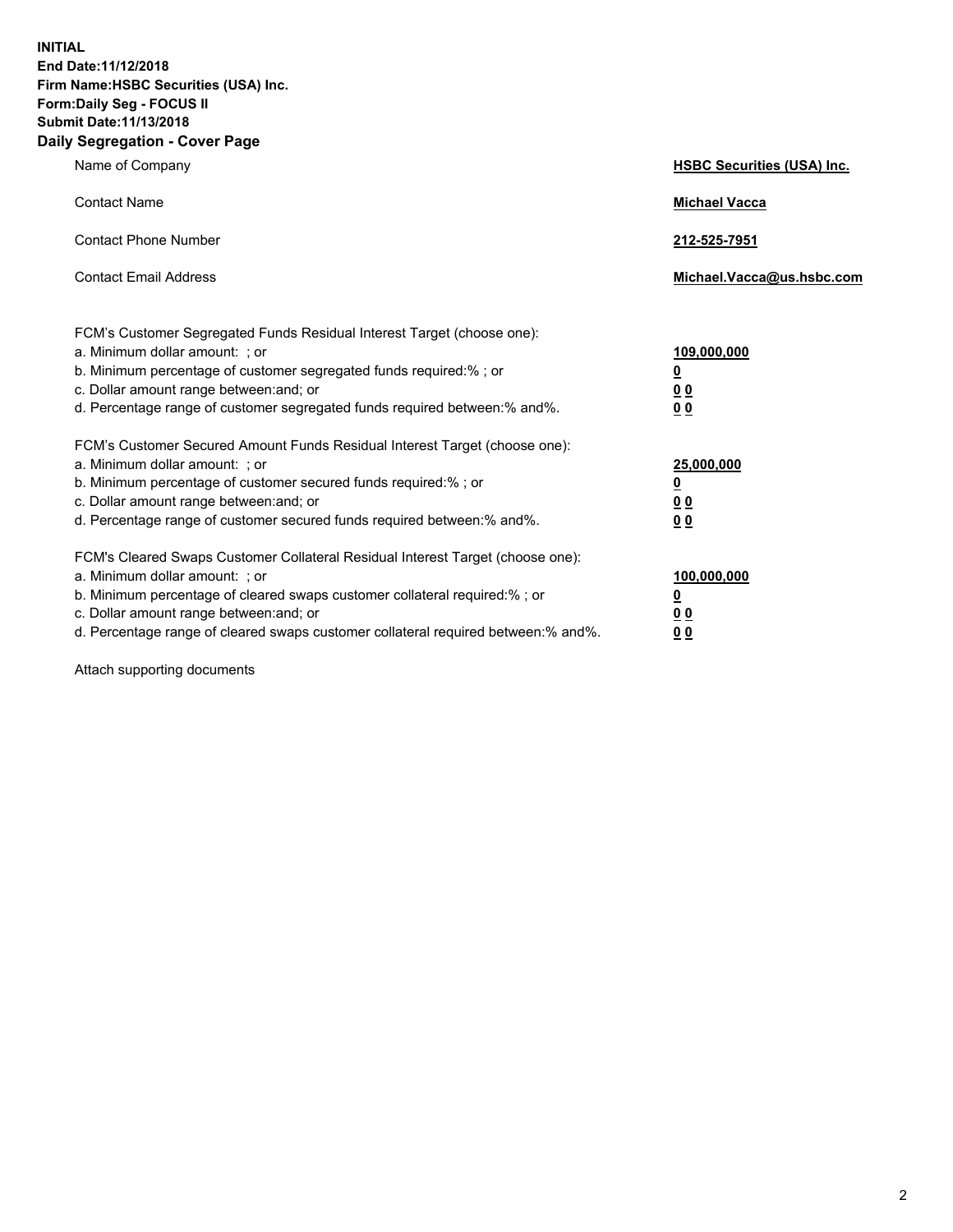**INITIAL End Date:11/12/2018 Firm Name:HSBC Securities (USA) Inc. Form:Daily Seg - FOCUS II Submit Date:11/13/2018 Daily Segregation - Secured Amounts** Foreign Futures and Foreign Options Secured Amounts Amount required to be set aside pursuant to law, rule or regulation of a foreign government or a rule of a self-regulatory organization authorized thereunder **0** [7305] 1. Net ledger balance - Foreign Futures and Foreign Option Trading - All Customers A. Cash **22,823,129** [7315] B. Securities (at market) **63,251,541** [7317] 2. Net unrealized profit (loss) in open futures contracts traded on a foreign board of trade **41,865,777** [7325] 3. Exchange traded options a. Market value of open option contracts purchased on a foreign board of trade **0** [7335] b. Market value of open contracts granted (sold) on a foreign board of trade **0** [7337] 4. Net equity (deficit) (add lines 1. 2. and 3.) **127,940,447** [7345] 5. Account liquidating to a deficit and account with a debit balances - gross amount **322,681** [7351] Less: amount offset by customer owned securities **-317,236** [7352] **5,445** [7354] 6. Amount required to be set aside as the secured amount - Net Liquidating Equity Method (add lines 4 and 5) **127,945,892** [7355] 7. Greater of amount required to be set aside pursuant to foreign jurisdiction (above) or line 6. **127,945,892** [7360] FUNDS DEPOSITED IN SEPARATE REGULATION 30.7 ACCOUNTS 1. Cash in banks A. Banks located in the United States **60,122,877** [7500] B. Other banks qualified under Regulation 30.7 **0** [7520] **60,122,877** [7530] 2. Securities A. In safekeeping with banks located in the United States **26,916,430** [7540] B. In safekeeping with other banks qualified under Regulation 30.7 **9,959** [7560] **26,926,389** [7570] 3. Equities with registered futures commission merchants A. Cash **0** [7580] B. Securities **0** [7590] C. Unrealized gain (loss) on open futures contracts **0** [7600] D. Value of long option contracts **0** [7610] E. Value of short option contracts **0** [7615] **0** [7620] 4. Amounts held by clearing organizations of foreign boards of trade A. Cash **0** [7640] B. Securities **0** [7650] C. Amount due to (from) clearing organization - daily variation **0** [7660] D. Value of long option contracts **0** [7670] E. Value of short option contracts **0** [7675] **0** [7680] 5. Amounts held by members of foreign boards of trade A. Cash **-2,072,965** [7700] B. Securities **36,335,111** [7710] C. Unrealized gain (loss) on open futures contracts **41,865,777** [7720] D. Value of long option contracts **0** [7730]

- E. Value of short option contracts **0** [7735] **76,127,923** [7740]
- 6. Amounts with other depositories designated by a foreign board of trade **0** [7760]
- 7. Segregated funds on hand **0** [7765]
- 8. Total funds in separate section 30.7 accounts **163,177,189** [7770]
- 9. Excess (deficiency) Set Aside for Secured Amount (subtract line 7 Secured Statement Page 1 from Line 8)
- 10. Management Target Amount for Excess funds in separate section 30.7 accounts **25,000,000** [7780]
- 11. Excess (deficiency) funds in separate 30.7 accounts over (under) Management Target **10,231,297** [7785]

**35,231,297** [7380]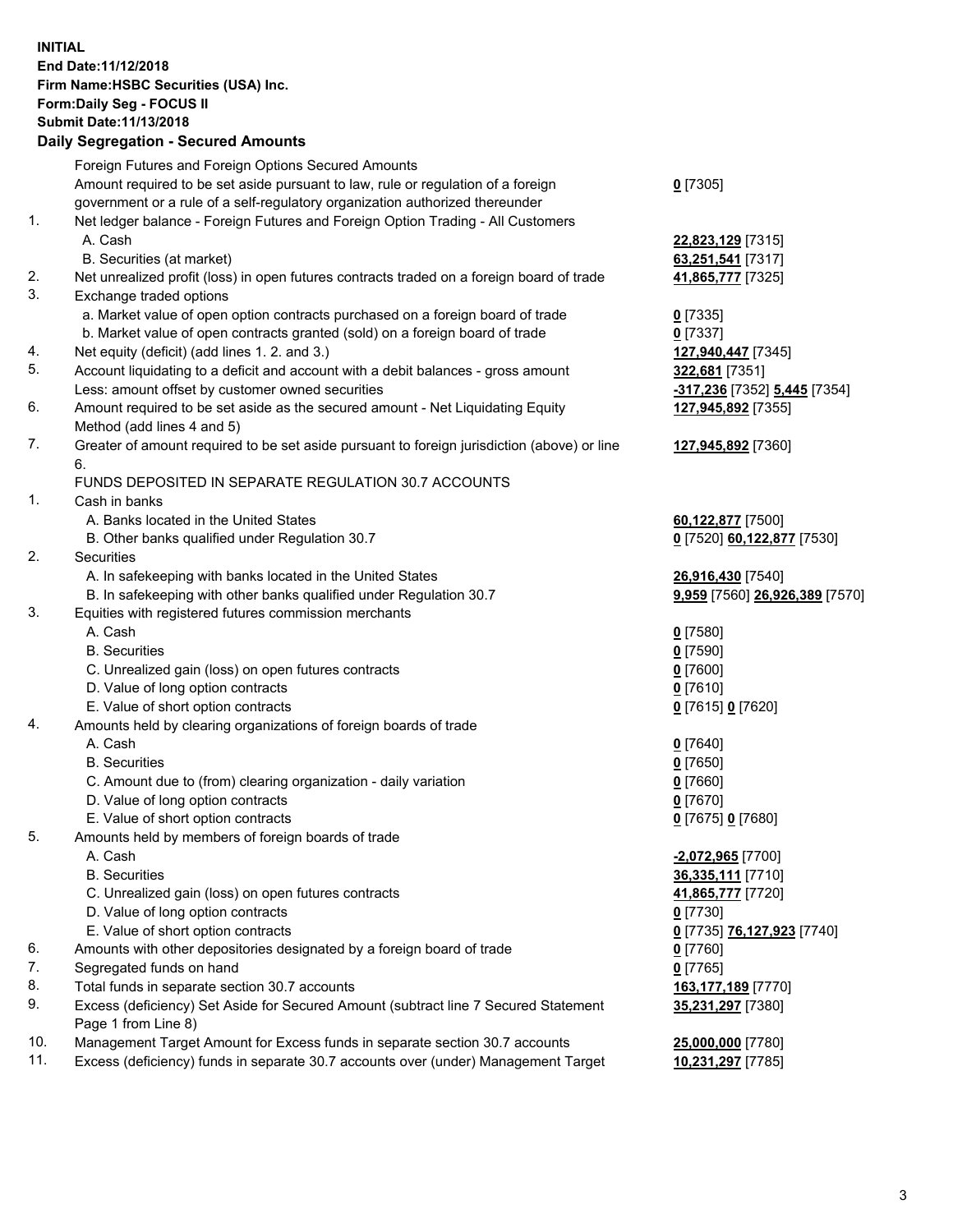**INITIAL End Date:11/12/2018 Firm Name:HSBC Securities (USA) Inc. Form:Daily Seg - FOCUS II Submit Date:11/13/2018 Daily Segregation - Segregation Statement** SEGREGATION REQUIREMENTS(Section 4d(2) of the CEAct) 1. Net ledger balance A. Cash **314,209,845** [7010] B. Securities (at market) **1,923,392,120** [7020] 2. Net unrealized profit (loss) in open futures contracts traded on a contract market **-71,708,983** [7030] 3. Exchange traded options A. Add market value of open option contracts purchased on a contract market **388,923,560** [7032] B. Deduct market value of open option contracts granted (sold) on a contract market **-296,947,727** [7033] 4. Net equity (deficit) (add lines 1, 2 and 3) **2,257,868,815** [7040] 5. Accounts liquidating to a deficit and accounts with debit balances - gross amount **495,517,104** [7045] Less: amount offset by customer securities **-495,517,104** [7047] **0** [7050] 6. Amount required to be segregated (add lines 4 and 5) **2,257,868,815** [7060] FUNDS IN SEGREGATED ACCOUNTS 7. Deposited in segregated funds bank accounts A. Cash **117,956,728** [7070] B. Securities representing investments of customers' funds (at market) **0** [7080] C. Securities held for particular customers or option customers in lieu of cash (at market) **618,125,853** [7090] 8. Margins on deposit with derivatives clearing organizations of contract markets A. Cash **20,375,237** [7100] B. Securities representing investments of customers' funds (at market) **328,071,500** [7110] C. Securities held for particular customers or option customers in lieu of cash (at market) **1,303,659,257** [7120] 9. Net settlement from (to) derivatives clearing organizations of contract markets **-110,672,710** [7130] 10. Exchange traded options A. Value of open long option contracts **388,923,560** [7132] B. Value of open short option contracts **-296,947,727** [7133] 11. Net equities with other FCMs A. Net liquidating equity **14,144,755** [7140] B. Securities representing investments of customers' funds (at market) **0** [7160] C. Securities held for particular customers or option customers in lieu of cash (at market) **0** [7170] 12. Segregated funds on hand **1,607,010** [7150] 13. Total amount in segregation (add lines 7 through 12) **2,385,243,463** [7180] 14. Excess (deficiency) funds in segregation (subtract line 6 from line 13) **127,374,648** [7190] 15. Management Target Amount for Excess funds in segregation **109,000,000** [7194]

16. Excess (deficiency) funds in segregation over (under) Management Target Amount Excess

**18,374,648** [7198]